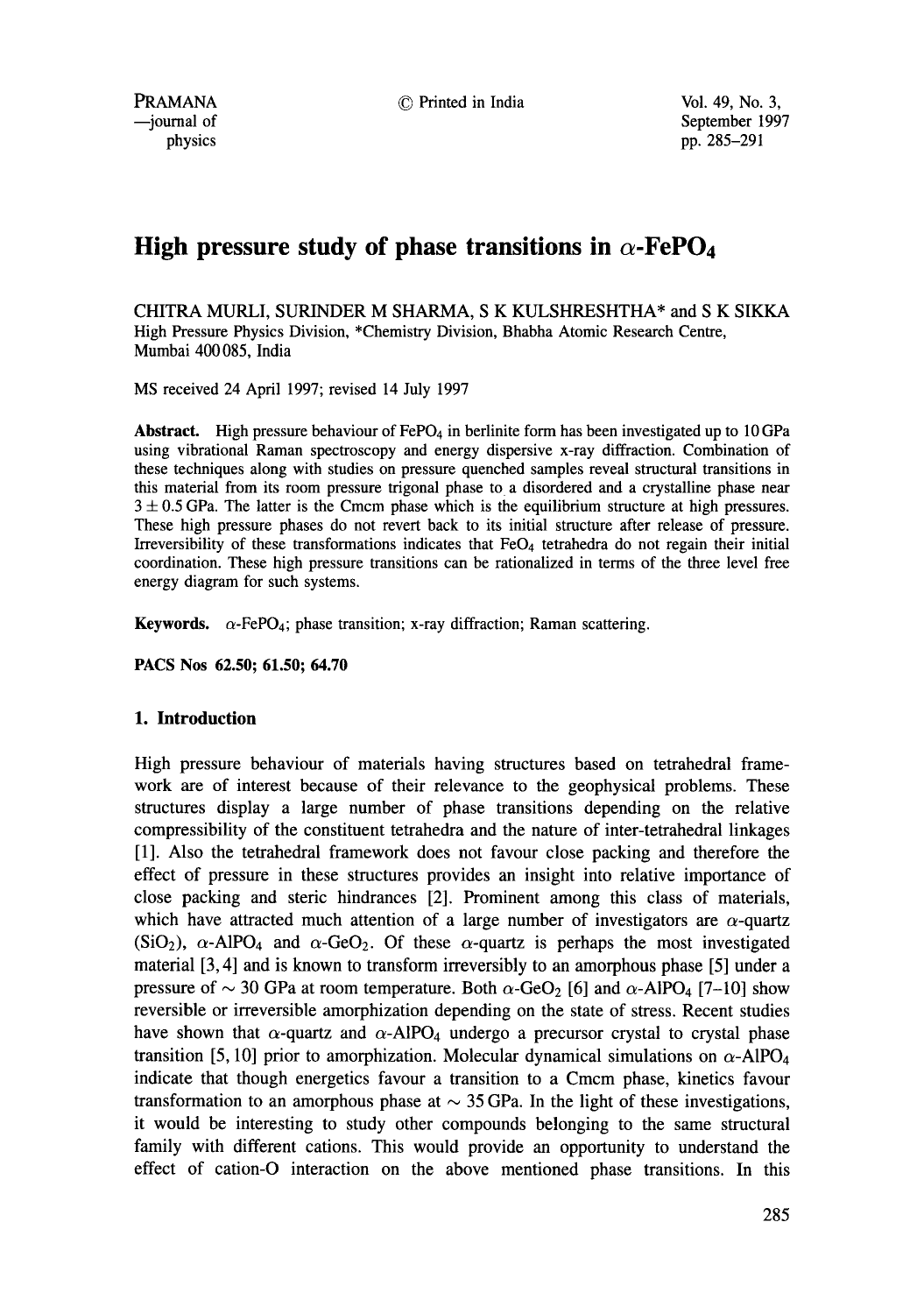connection  $\alpha$ -FePO<sub>4</sub> which is isostructural to quartz family of compounds would be of interest.

The difference in the cation-O interactions manifests itself even in the structural parameters, such as cation-O-cation angle, at ambient conditions. Earlier studies on  $\alpha$ - $SiO<sub>2</sub>$  and  $\alpha$ -AIPO<sub>4</sub> indicate that phase transformation as well as amorphization is related to a decrease in the non-bonded O--O distances due to the reduction of *T-O-T* angle  $(T = Si, Al, Fe, P, etc.)$  (see ref. [4] and references therein.) Therefore one would expect that if the initial  $T-O-T$  angle is smaller then these phase transformations will take place at lower pressures. These angles are,  $T-O(1)-T = 144^{\circ}$ , 143.1° and 139.2° and  $T-O(2)$ - $T = 144^\circ, 142^\circ$ , and 137.5° for  $\alpha$ -SiO<sub>2</sub>,  $\alpha$ -AlPO<sub>4</sub> and  $\alpha$ -FePO<sub>4</sub> respectively [9]. This suggests that  $\alpha$ -FePO<sub>4</sub> will undergo pressure induced phase transformation at lower pressures.

#### **2. Experimental details**

The berlinite form of FePO<sub>4</sub> belongs to the space group  $P3<sub>1</sub>21$  with three formula units per unit cell. The cell constants of the sample used [11] are,  $a = 5.035 \text{ Å}$  and  $c = 11.245 \text{ Å}$  which compare well with the results of Ng *et al* [12] ( $a = 5.036 \text{ Å}$  and  $c = 11.255$  Å). The condensed polycrystallites were used for Raman studies and these were powdered for x-ray diffraction studies. High pressure experiments were performed using fluorescence free Raman quality diamonds (whose second order Raman mode has a signal to noise ratio of  $> 2$ ) with culet sizes of  $\sim 500 \,\mu$  set in a Syassen-Holzapfel type cell. The sample was loaded along with a ruby chip of size  $10-20 \mu$  in a 200  $\mu$  hole drilled in a steel gasket, preindented to a thickness of  $\sim 100 \mu$ . Methanol-ethanol mixture in the ratio of 4 : 1 was used as pressure transmitting medium, and care was taken to avoid bridging of the sample between the diamond tips. The pressure was measured using the well-known ruby fluorescence technique.

High pressure Raman scattering experiments were carried out with a spectrometer that uses a single-stage double-pass 500 mm Chromex scanning monochromator and a super notch filter from Kaiser optics. This filter permits the observation of Raman modes higher than  $100 \text{ cm}^{-1}$ . We used the 514.5 nm line of a 150 mw Ar-ion laser operated at half the power as the excitation source and some of its plasma lines for calibration purpose. The back scattering geometry was used to obtain Raman spectra. A Nikkor 50 mm lens was employed to collect the scattered radiation and a photomultiplier tube and a computer controlled data acquisition system [13] to record Raman peaks.

X-ray diffraction studies on  $\alpha$ -FePO<sub>4</sub> were carried out using the energy dispersive x-ray diffraction technique that uses a conical slit of cone angle  $5.1^\circ$  and width  $200 \mu$  and a high purity germanium detector [14]. The x-rays from a rotating anode x-ray generator with a molybdenum target, operated at 60 kV and a power of 2.4 kW, were collimated to a size of  $200 \mu$ .

## **3. Results and discussion**

As FePO<sub>4</sub> in berlinite form is isostructural to  $\alpha$ -AlPO<sub>4</sub>, its Raman lines can be compared with that of  $\alpha$ -AlPO<sub>4</sub> [15] (see table 1). Raman spectra of  $\alpha$ -FePO<sub>4</sub> at four different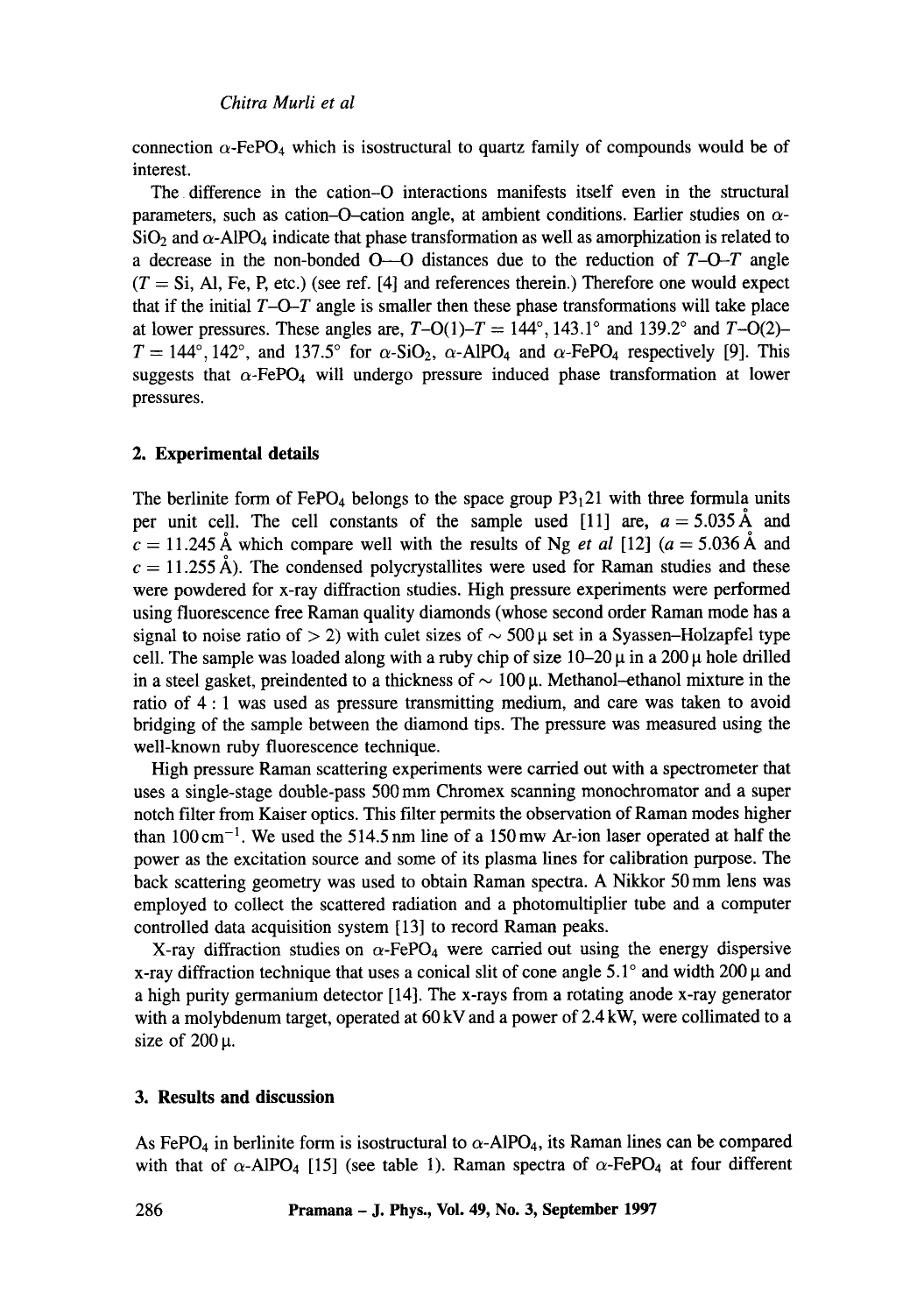|         | $\alpha$ -FePO <sub>4</sub> |             |         | $\alpha$ -AlPO <sub>4</sub> |             |
|---------|-----------------------------|-------------|---------|-----------------------------|-------------|
| $\nu_i$ |                             | $d\nu_i/dP$ | $\nu_i$ |                             | $d\nu_i/dP$ |
|         | $A_1$ modes                 |             |         | $A_1$ modes                 |             |
| 199     |                             | 0.1         | 160     |                             | 0.0         |
| 280     |                             | 1.5         | 216     |                             | 2.6         |
| 436     |                             | 0.6         | 460     |                             |             |
| 1018    |                             | 0.3         | 1110    |                             | $-0.5$      |
|         | E modes                     |             |         | E modes                     |             |
| 161     |                             | 0.65        | 116     |                             | 0.8         |
| 336     |                             |             | 372     |                             | $-0.1$      |
| 390     |                             | 0.45        | 416     |                             | 0.4         |
| 415     |                             | 0.4         | 436     |                             | 0.9         |

**Table 1.** Comparison of Raman modes of  $\alpha$ -FePO<sub>4</sub> and  $\alpha$ -A1PO4.



Figure 1. The Raman spectra of  $\alpha$ -FePO<sub>4</sub> under different pressures. \* indicates a weak, broad characteristic peak of our Raman system and ! indicates an unidentified peak.

pressures are shown in figure 1. Above  $3 \pm 0.5$  GPa the intensity of all the Raman modes decreases drastically and we observe a discontinuity in the A<sub>1</sub> type (199  $\pm$  1 cm<sup>-1</sup>) and the E type (161  $\pm$  1 cm<sup>-1</sup>) modes indicating a structural transition. Above 4 GPa all the Raman modes become very weak. In  $\alpha$ -AlPO<sub>4</sub> the results of Gillette *et al* [10] obtained under hydrostatic conditions show the appearance of some new weak broad bands around 14 GPa in the region of 300-500 cm<sup>-1</sup> accompanied by a simultaneous broadening of the original peaks. This has been interpreted as an indication of a phase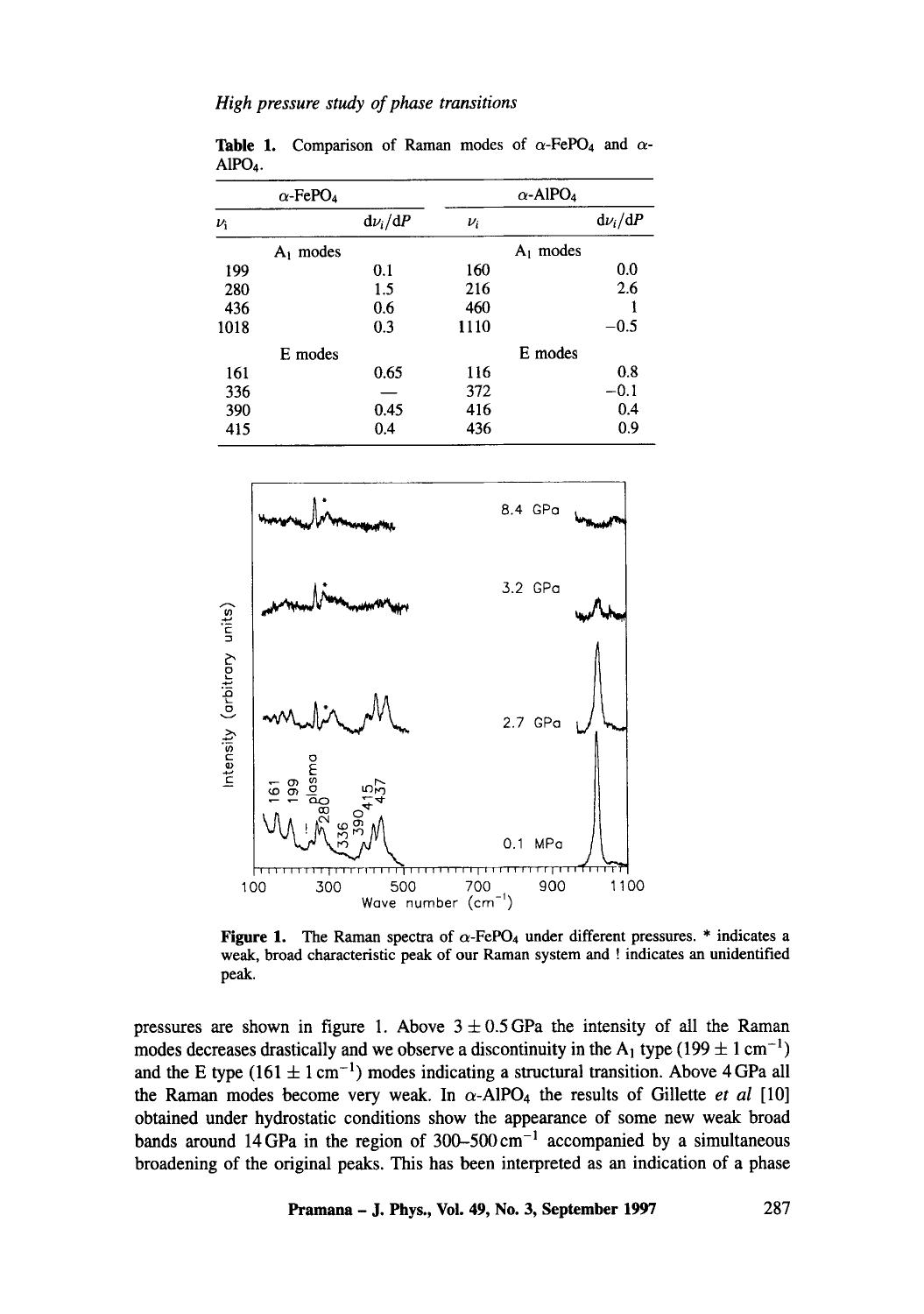*Chitra Murli et al* 



**Figure 2.** X-ray diffraction pattern of  $\alpha$ -FePO<sub>4</sub>; (a) at 0.1 MPa outside the DAC (target: tungsten); (b) in a DAC under different pressures; (target: molybdenum) Peaks marked by \* are indexed on the Cmcm phase. Mo represents molybdenum characteristic peaks.

transformation to a new structure which is a disordered phase. In the case of  $\alpha$ -FePO<sub>4</sub> under both hydrostatic and nonhydrostatic conditions we observe weak broad bands in the region of 100-500 cm<sup>-1</sup> across the transition pressure. The behaviour of  $A_1$  mode at  $1018 \text{ cm}^{-1}$  is similar to the analogous mode in  $\alpha$ -AlPO<sub>4</sub>, which shows substantial loss of intensity across the transition pressure and is comparable to its initial weak shoulder peaks above this pressure. This suggests that the high pressure phase of  $\alpha$ -FePO<sub>4</sub> may also be a disordered crystalline phase where both P-O and Fe-O sublattices are disordered.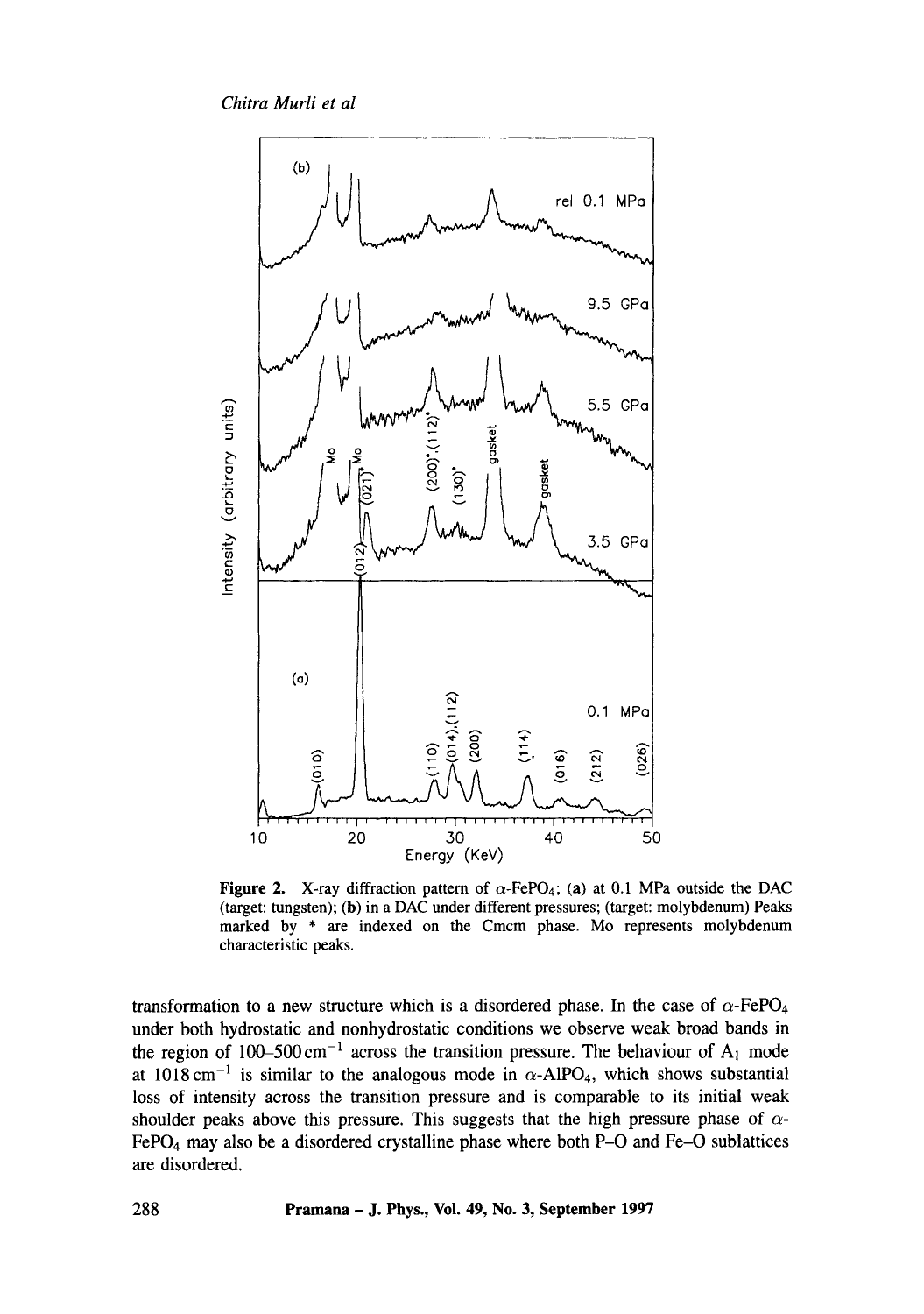

**Figure 3.** The d values of first three Bragg lines of berlinite phase as a function of pressure. Also shown are lines (\*) of the Cmcm phase-data compiled from six different experiments. The spread in  $d$  values at room pressure gives the error in the measurements.

Figure 2 shows the x-ray diffraction pattern of  $\alpha$ -FePO<sub>4</sub> at different pressures. The diffraction pattern of the recovered sample shows that it does not revert back to the berlinite phase, in contrast to memory glass behaviour observed in  $\alpha$ -AlPO<sub>4</sub>. The d values of the Bragg peaks decrease with pressure up to  $3 \pm 0.5$  GPa (see figure 3). At this pressure the strong (012) peak disappears and a weaker peak emerges close to it. Further, a new broad line appears near the original (110) peak. These changes indicate a structural phase transition. The experiments were repeated several times and similar behaviour was observed. The new peak close to the initial (110) line persists beyond 9.SGPa (see figures 2 and 3). Because of the limited diffraction data above 3 GPa we could not index the Bragg peaks directly and determine the symmetry of the lattice. However, concurrent studies of this compound using static compression and shock waves [16] gave us a clue. The material recovered from shock experiments (up to 5 GPa) showed the presence of both amorphous and the Cmcm phase. Also, we were able to confirm the above results by carrying out an x-ray diffraction study of pressure quenched samples obtained by compressing the material between tungsten carbide anvils to a pressure of  $\sim$  3 GPa. The colour of the recovered sample was pale yellow while the normal colour of the original material at ambient pressure was creamish white. The Raman spectrum of this pressure quenched material is similar to that of the sample obtained at 3.2 GPa in the diamond anvil cell (see figures 4 and 1). When pressure quenched from a higher pressure  $>$  5 GPa,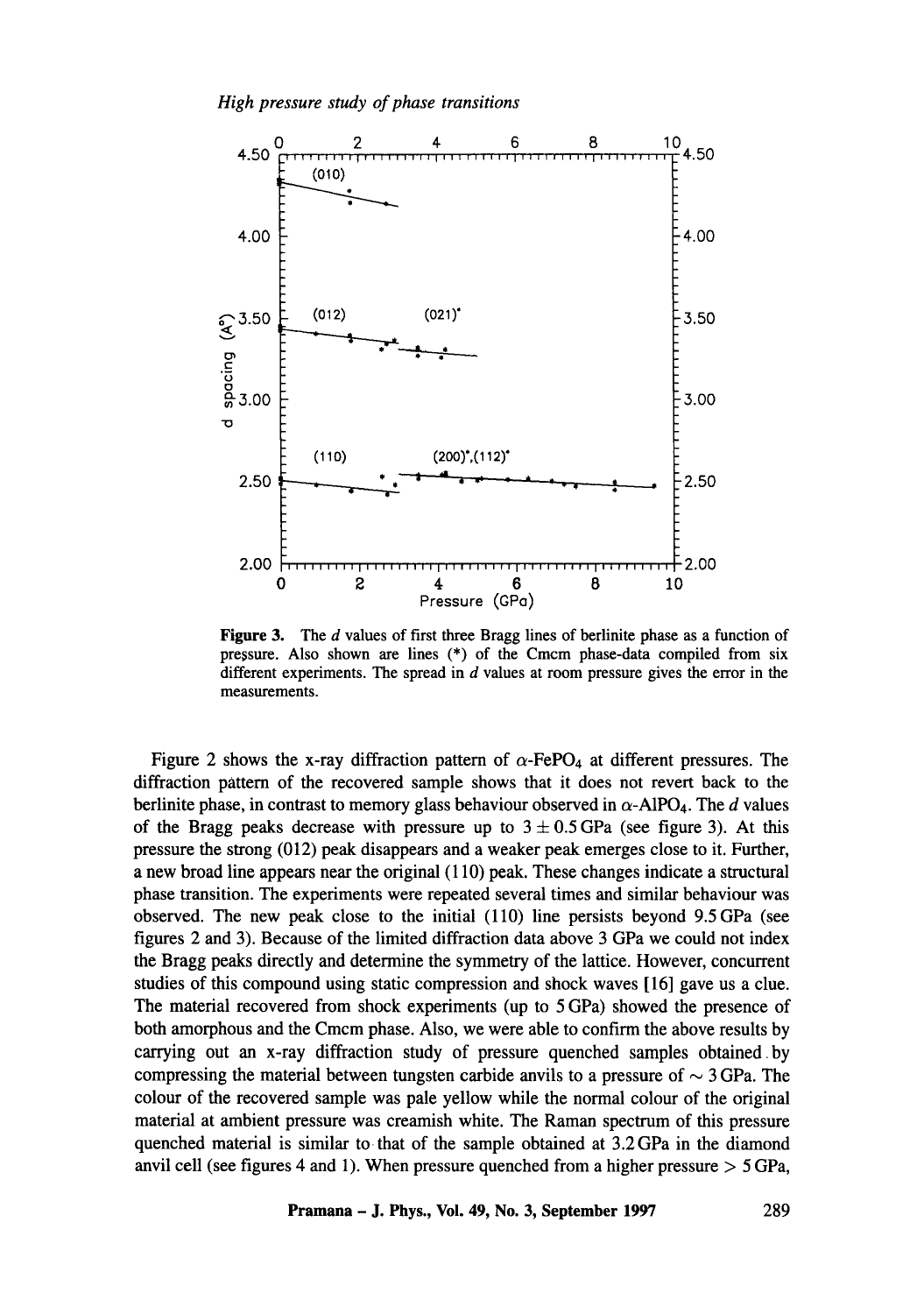

Figure 4. Raman spectrum of pressure quenched sample.



**Figure 5.** A schematic three level diagram for  $c \rightarrow a$  transformations.

the samples were brownish black in colour and its Raman spectrum had a very high background, which we believe is due to amorphization. The x-ray diffraction pattern of the shock recovered material shows a hump at the expected  $2\theta$  region [16] corresponding to the strongest peaks of the Cmcm phase. Following this lead we assign the diffraction peak observed above 3 GPa (shown in figure 3) at 3.1 Å as  $(021)^*$  and the broad peak at 2.55 Å as a doublet (200)\* and (112)\* and at 2.32 Å as (130)\* which are the strongest peaks of the Cmcm phase.

As the Cmcm phase is the equilibrium phase under pressure for this family of compounds [17] we invoke the three level free energy diagram (see figure 5) to explain the behaviour. Accordingly the compressed berlinite phase  $(c_1)$  energetically prefers to transform to the Cmcm phase  $(c_2)$  above 3 GPa, but the kinetics impedes this. Instead a transformation to the amorphous (a) phase occurs, which then transforms to the equilibrium phase. This behaviour is similar to that of quartz  $SiO<sub>2</sub>$ , where the  $c \rightarrow a$ transition occurs at 21 GPa and at 70 GPa traces of the equilibrium stishovite phase are detected [1]. The fact that both the transitions occur in a small pressure interval suggests